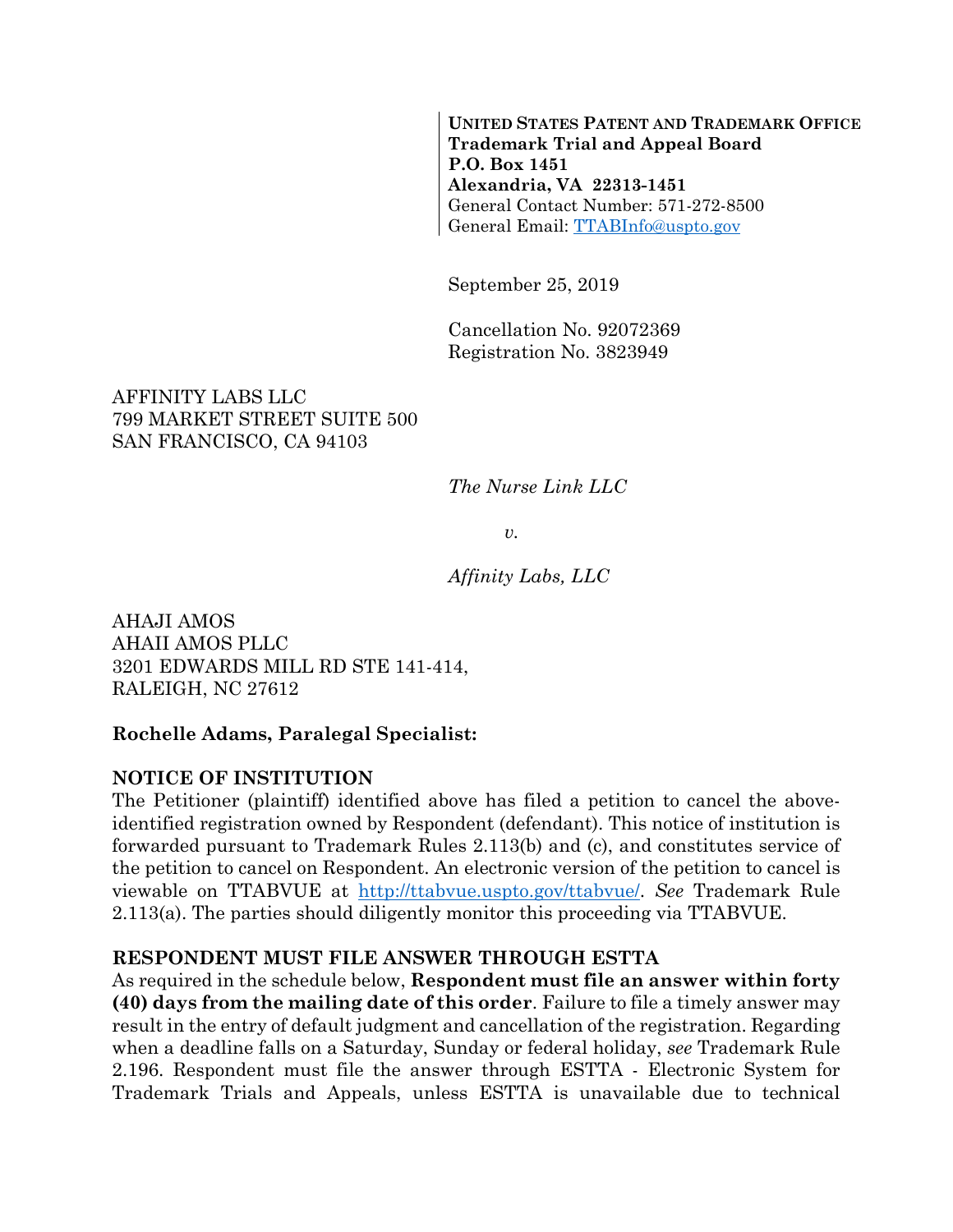problems or extraordinary circumstances are present. An answer filed on paper under these limited circumstances must be accompanied by a Petition to the Director (and the required fee under Trademark Rule 2.6). *See* Trademark Rule 2.114(b)(1). In substance, Respondent's answer must comply with Fed. R. Civ. P. 8(b); it must admit or deny the allegations in the petition to cancel, and may include available defenses and counterclaims. Regarding the form and content of an answer, *see* Trademark Rule 2.114(b)(2) and TBMP § 311.

### **DUTY TO MAINTAIN ACCURATE CORRESPONDENCE INFORMATION**

Throughout this proceeding, the parties, and their attorneys or representatives, must notify the Board of any correction or update of physical address and email address, and should use the ESTTA change of address form. *See* Trademark Rule 2.18(b); TBMP § 117.

### **SERVICE OF ANSWER AND OF ALL SUBMISSIONS**

The service of the answer, of all other submissions in this proceeding, and of all matters that are required to be served but not required to be filed in the proceeding record, **must** be by **email** unless the parties stipulate otherwise. Trademark Rule 2.119(b). In the absence of a stipulation, service may be by other means **only** under the **limited** circumstances and in a manner specified in Trademark Rule 2.119(b). Regarding the signing and service of all submissions, *see* TBMP §§ 113-113.04.

The answer, and all other submissions, **must** include proof of service. As noted in TBMP § 113.03, proof of service may be in the following certificate of service form:

*I hereby certify that a true and complete copy of the foregoing (insert title of submission) has been served on (insert name of opposing counsel or party) by forwarding said copy on (insert date of mailing), via email (or insert other appropriate method of delivery) to: (set out name, and address or email address of opposing counsel or party).* 

| Signature_ |  |
|------------|--|
| Date       |  |

### **SUBMIT ALL FILINGS ONLINE VIA ESTTA**

Submissions **must** be filed via ESTTA, the Board's online filing system, unless ESTTA is unavailable due to technical problems or extraordinary circumstances are present. Trademark Rule 2.126(a). Submissions may be filed in paper form **only** under the **limited** circumstances specified in Trademark Rule 2.126(b), with a required written explanation. ESTTA is accessible at the Board's webpage: http://estta<u>.uspto.gov/</u>. The page has instructions and tips. ESTTA offers various forms, some of which may require attachments and/or a fee. For technical questions, a party may call 571-272-8500 (Mon-Fri 8:30 a.m. to 5 p.m. ET) or email ESTTA@uspto.gov. This proceeding involves several deadlines, and due to potential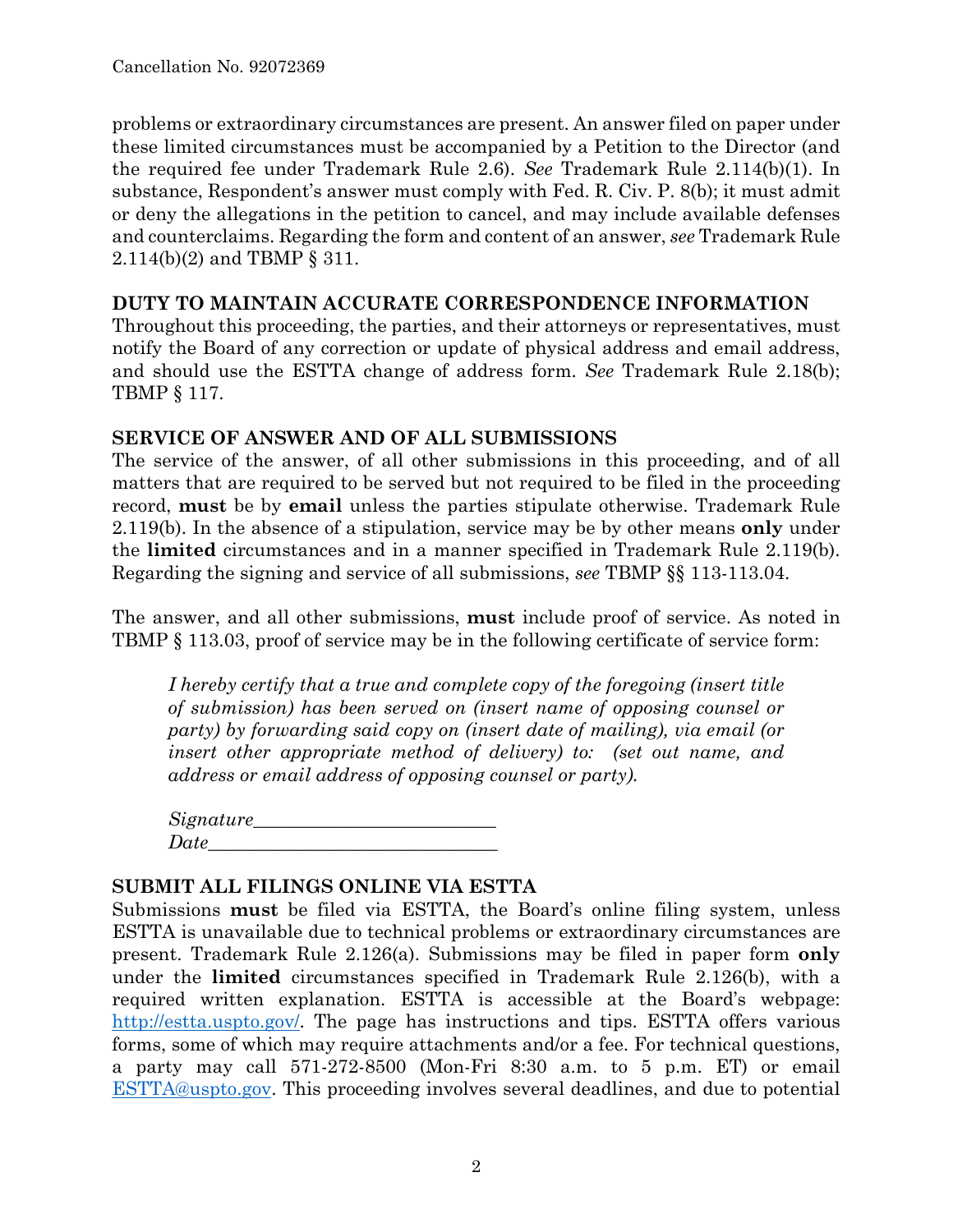technical issues, parties should not wait until the deadline to submit filings. The Board may **decline to consider** an untimely submission. Moreover, Trademark Rule 2.126 sets forth the required form and format for all submissions (*e.g.*, page limitations), and the Board may **decline to consider** any submission that does not comply with this rule, including, but not limited to motions, briefs, exhibits, and deposition transcripts.

### **CONFERENCE, DISCOVERY, DISCLOSURE AND TRIAL SCHEDULE**

| Time to Answer                              | 11/4/2019  |
|---------------------------------------------|------------|
| Deadline for Discovery Conference           | 12/4/2019  |
| Discovery Opens                             | 12/4/2019  |
| Initial Disclosures Due                     | 1/3/2020   |
| <b>Expert Disclosures Due</b>               | 5/2/2020   |
| Discovery Closes                            | 6/1/2020   |
| <b>Plaintiff's Pretrial Disclosures Due</b> | 7/16/2020  |
| Plaintiff's 30-day Trial Period Ends        | 8/30/2020  |
| Defendant's Pretrial Disclosures Due        | 9/14/2020  |
| Defendant's 30-day Trial Period Ends        | 10/29/2020 |
| Plaintiff's Rebuttal Disclosures Due        | 11/13/2020 |
| Plaintiff's 15-day Rebuttal Period Ends     | 12/13/2020 |
| Plaintiff's Opening Brief Due               | 2/11/2021  |
| Defendant's Brief Due                       | 3/13/2021  |
| Plaintiff's Reply Brief Due                 | 3/28/2021  |
| Request for Oral Hearing (optional) Due     | 4/7/2021   |

### **PARTIES ARE REQUIRED TO HOLD DISCOVERY CONFERENCE**

The parties are required to schedule and hold a discovery conference by the deadline in the schedule in this order, or as reset by the Board. In the conference, the parties are required to discuss, at a minimum, 1) the nature and basis of their claims and defenses, 2) the possibility of promptly settling, or at least narrowing the scope of claims or defenses, and 3) arrangements for disclosures, discovery, preserving discoverable information and introduction of evidence at trial. For guidance, *see* Fed. R. Civ. P. 26(f), Trademark Rule 2.120(a)(2)(i) and TBMP §§ 401.01 and 408.01(a).

The parties must hold the conference in person, by telephone or by a means on which they agree. A Board interlocutory attorney or administrative trademark judge will participate in the conference either upon request of any party made no later than ten (10) days prior to the conference deadline, or when the Board deems it useful to have Board involvement. *See* Trademark Rule 2.120(a)(2)(i). A request for Board participation must be made either through ESTTA, or by telephone call to the assigned interlocutory attorney named on the TTABVUE record for this proceeding. A party requesting Board participation should first determine possible dates and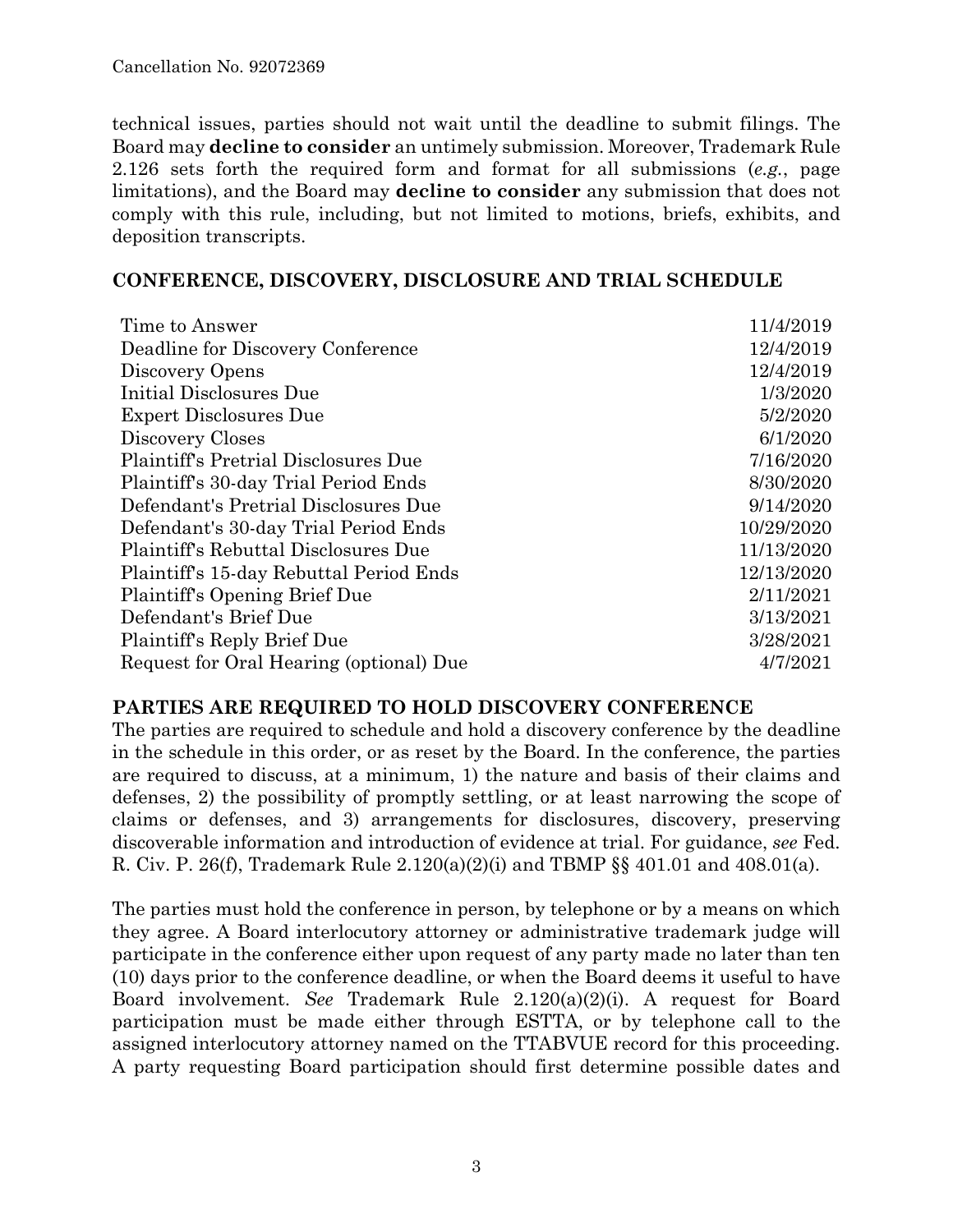times when all parties are available. A conference with a Board attorney's participation will be by telephone in accordance with the Board's instructions.

For efficiency, the parties may stipulate to various procedural and substantive disclosure, discovery and trial matters (*e.g.*, modification of deadlines and obligations) upon written stipulation and approval by the Board. Trademark Rule  $2.120(a)(2)(iv)$ provides a non-exhaustive list of matters to which parties may stipulate. The best practice is to reduce all stipulations to writing. If email service is not practical, such as for voluminous document production in discovery, the parties should discuss in the conference how production will be made. The parties, and their attorneys or representatives, have **a duty to cooperate** in the discovery process. TBMP § 408.01.

### **PROTECTIVE ORDER FOR CONFIDENTIAL INFORMATION**

The Board's Standard Protective Order is automatically imposed in all *inter partes* proceedings, and is available at https://www.uspto.gov/trademarks-applicationprocess/appealing-trademark-decisions/standard-documents-and-guidelines-0.

During their conference, the parties should discuss whether they will use an alternative or modified protective order, subject to approval by the Board. *See* Trademark Rule 2.116(g) and TBMP § 412. The standard order does not automatically protect confidential information; its provisions for designating confidential information must be utilized as needed by the parties. Trademark Rule 2.126(c) sets forth the procedure for filing confidential submissions.

# **ACCELERATED CASE RESOLUTION (ACR)**

During their conference, the parties are to discuss whether they wish to seek mediation or arbitration, and whether they can stipulate to the Board's Accelerated Case Resolution (ACR) process for a more efficient and cost-effective means of obtaining the Board's determination of the proceeding. For details, and examples of ACR proceedings, *see* TBMP § 528, and the Board's webpage: http://www.uspto.gov/ttab.

# **INITIAL DISCLOSURES AND DISCOVERY**

Regarding the deadline for and contents of initial disclosures, *see* Trademark Rules  $2.120(a)(1)$  and  $(2)(i)$ , and TBMP § 401.02. Regarding deadlines for serving and responding to discovery, *see* Trademark Rule 2.120(a)(3) and TBMP § 403.03. Certain provisions of Fed. R. Civ. P. 26 are applicable in modified form. Note that written discovery (interrogatories, requests for production, requests for admission) must be served **early** enough so that responses will be due **no later than** the close of discovery. Regarding the scope and limits of discovery, *see* TBMP 414; discoverable items may include documents, tangible things, and electronically stored information (ESI).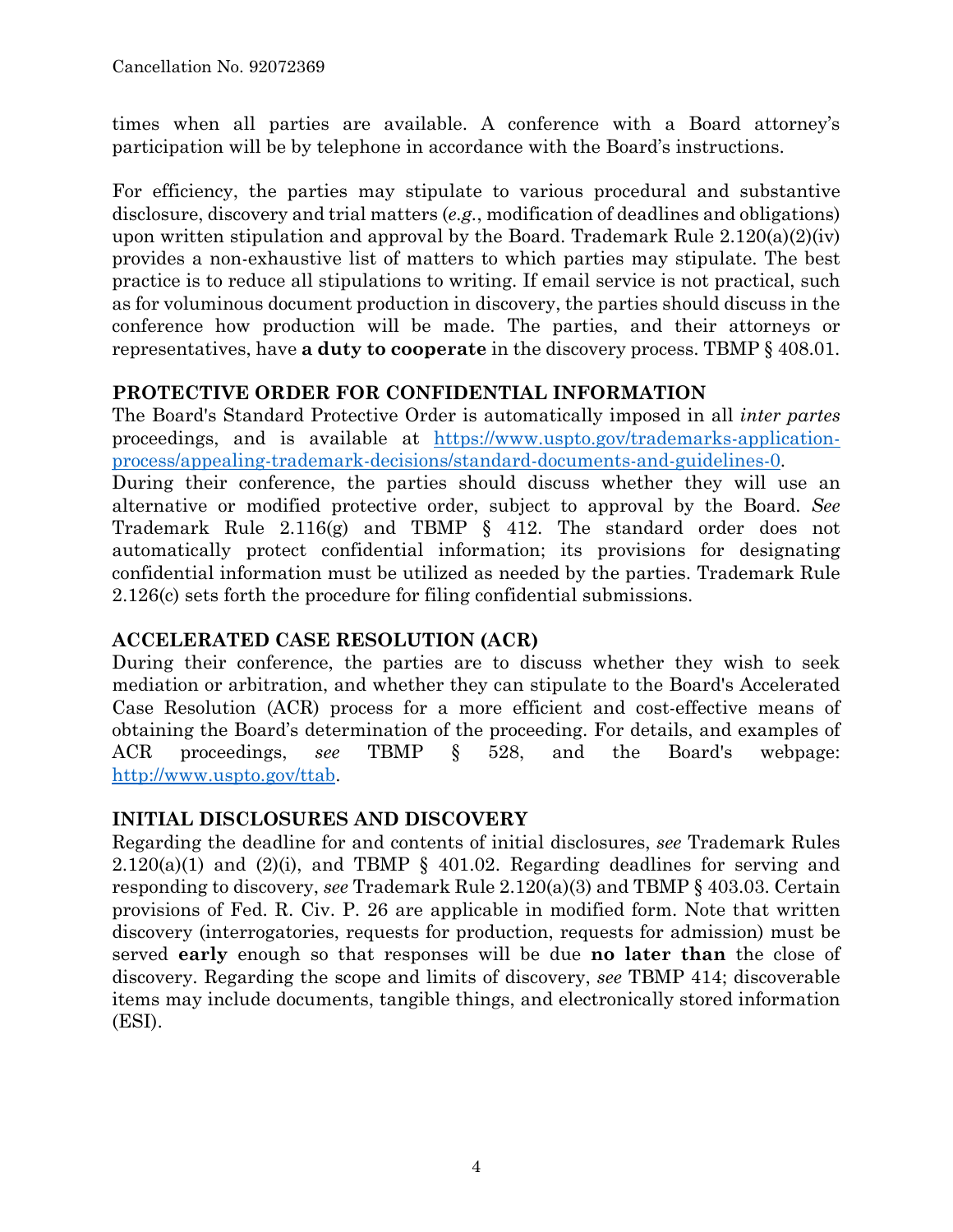## **MOTIONS**

Certain provisions of Fed. R. Civ. P. 11 apply to all submissions in Board proceedings. *See* TBMP § 527.02. Regarding available motions, *see* TBMP Chapter 500. Regarding applicable deadlines to respond to motions, depending on the motion filed, *see* Trademark Rules 2.127(a) and (e)(1). When a party timely files a potentially dispositive motion the proceeding is suspended with respect to all matters not germane to the motion. *See* Trademark Rule 2.127(d). In addressing motions or other filings, if it appears to the Board that a telephone conference would be beneficial, or upon request of one or both parties, the Board may schedule a conference. *See* Trademark Rule  $2.120(j)(1)$  and TBMP § 502.06(a).

## **PRETRIAL DISCLOSURES, TRIAL AND BRIEFING**

Regarding the procedures and deadlines for pretrial disclosures and trial, and specifically the noticing, taking, serving and submitting of evidence and testimony, *see* Trademark Rules 2.120(k), 2.121, 2.122, 2.123 and 2.125, as well as TBMP Chapter 700. The parties should review these authorities. For example: witness testimony may be submitted in the form of affidavit or declaration subject to the right to oral cross examination; transcripts of testimony depositions, with exhibits, must be served on each adverse party within thirty (30) days after completion of taking the testimony; certified transcripts and exhibits must be filed, with notice of such filing served on each adverse party; and all notices of reliance must be submitted during the submitting party's assigned testimony period and must indicate generally the relevance the evidence and associate it with one or more issues.

Main briefs shall be filed in accordance with Trademark Rules 2.128(a) and (b). An oral hearing is not required, but will be scheduled upon separate notice timely filed pursuant to Trademark Rule 2.129(a). Regarding briefs and oral hearings, *see* TBMP §§ 801-802.

# **LEGAL RESOURCES AVAILABLE AT WEBPAGE**

For a general description of Board proceedings, *see* TBMP §102.03. Proceedings are governed by the Trademark Rules of Practice in Parts 2 and 7 of Title 37 of the Code of Federal Regulations. These rules, the Manual of Procedure (TBMP), information on Accelerated Case Resolution (ACR) and Alternative Dispute Resolution (ADR), and many Frequently Asked Questions, are available on the Board's webpage, at http://www.uspto.gov/ttab. The parties should check the webpage for important changes, announcements, etc., many of which apply to proceedings already in progress.

# **PARTIES NOT REPRESENTED BY COUNSEL**

This proceeding is similar to a civil action in a federal district court and can be complex. The Board **strongly** advises all parties to secure the services of an attorney who is familiar with trademark law and Board procedure. The Board cannot aid in